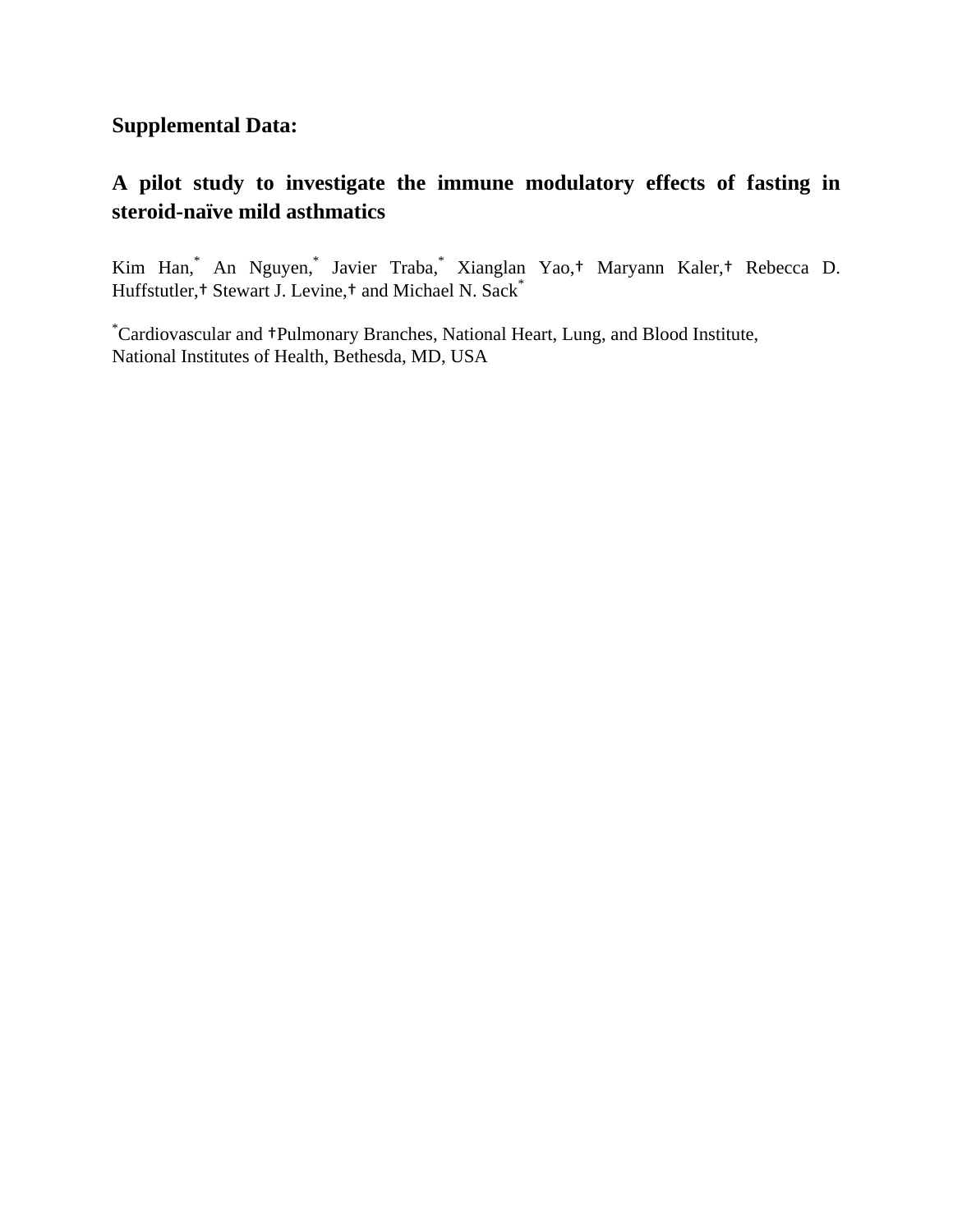| <b>Blood Cell Type</b> | <b>Condition</b> | Unit                                           | <b>Steroid-naive</b><br>$(n=10)$     | Steroid-dependent<br>$(n=8)$         |
|------------------------|------------------|------------------------------------------------|--------------------------------------|--------------------------------------|
| <b>WBC</b>             | Fasted           | Absolute $(10^3/\text{ul})$                    | $5.16 \pm 1.16$                      | $5.81 \pm 2.1$                       |
|                        | Refed            | Absolute $(10^3/\text{ul})$                    | $5.82 \pm 1.09$                      | $6.6 \pm 1.73$                       |
| Lymphocytes            | Fasted           | Relative $(\%)$<br>Absolute $(10^3/\text{ul})$ | $32.92 \pm 10.58$<br>$1.65 \pm 0.51$ | $33.78 \pm 9.0$<br>$1.95 \pm 0.86$   |
|                        | Refed            | Relative (%)<br>Absolute $(10^3/\text{ul})$    | $28.96 \pm 8.1$<br>$1.67 \pm 0.48$   | $30.21 \pm 9.19$<br>$1.96 \pm 0.68$  |
| Monocytes              | Fasted           | Relative (%)<br>Absolute $(10^3/\text{ul})$    | $7.77 \pm 1.25$<br>$0.40 \pm 0.1$    | $7.78 \pm 1.72$<br>$0.43 \pm 0.09$   |
|                        | Refed            | Relative (%)<br>Absolute $(10^3/\text{ul})$    | $7.57 \pm 1.36$<br>$0.43 \pm 0.06$   | $7.14 \pm 1.44$<br>$0.46 \pm 0.11$   |
| Neutrophils            | Fasted           | Relative (%)<br>Absolute $(10^3/\text{ul})$    | $55.30 \pm 9.67$<br>$2.9 \pm 0.97$   | $51.29 \pm 9.07$<br>$3.02 \pm 1.32$  |
|                        | Refed            | Relative (%)<br>Absolute $(10^3/\text{ul})$    | $60.12 \pm 7.91$<br>$3.52 \pm 0.88$  | $57.66 \pm 9.13$<br>$3.85 \pm 1.27$  |
| Eosinophils            | Fasted           | Relative (%)<br>Absolute $(10^3/\text{ul})$    | $3.09 \pm 1.83$<br>$0.16 \pm 0.12$   | $5.81 \pm 3.54*$<br>$0.33 \pm 0.2*$  |
|                        | Refed            | Relative (%)<br>Absolute $(10^3/\text{ul})$    | $2.53 \pm 1.59$<br>$0.15 \pm 0.11$   | $3.94 \pm 2.29$<br>$0.27 \pm 0.18$   |
| <b>Basophils</b>       | Fasted           | Relative (%)<br>Absolute $(10^3/\text{ul})$    | $0.63 \pm 0.33$<br>$0.03 \pm 0.02$   | $1.08 \pm 0.57*$<br>$0.06 \pm 0.02*$ |
|                        | Refed            | Relative (%)<br>Absolute $(10^3/\text{ul})$    | $0.57 \pm 0.24$<br>$0.03 \pm 0.01$   | $0.51 \pm 0.39$<br>$0.05 \pm 0.02*$  |

### **Supplementary Table. Complete blood count with differential collected in fasting and refeeding state.**

Data are mean  $\pm$  standard deviation (SD). The p values were calculated using paired student ttest analysis.  $*$ ,  $p<0.05$  *vs.* Steroid-naive asthmatics. Also note that  $p =$  ns comparing fasting vs. re-feeding for both steroid-naïve and steroid-dependent groups. WBC, white blood count.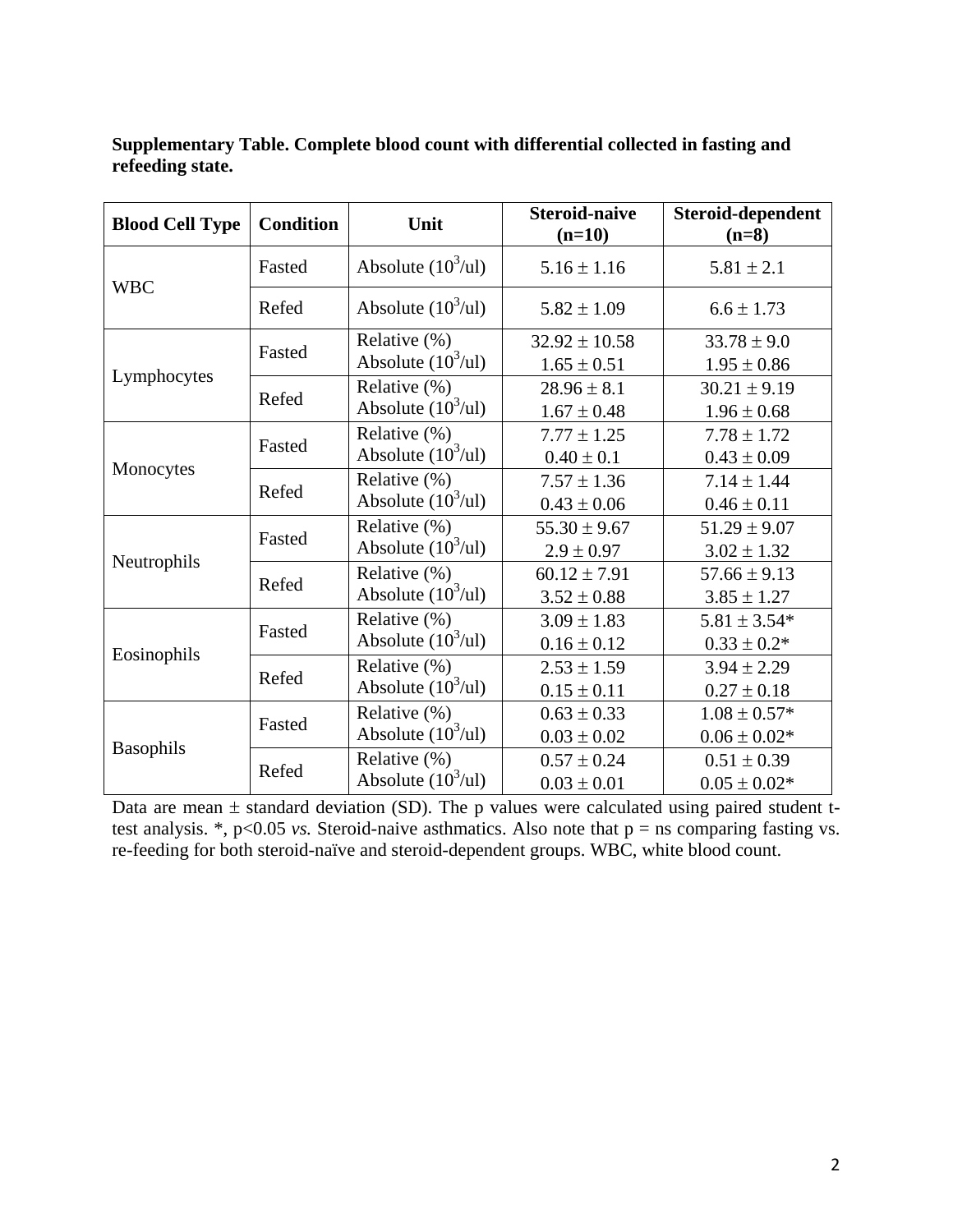#### **Supplemental Figures and Figure Legends**

#### **Supplemental Fig 1**

#### **Supplemental Figure 1**



**Supplemental Fig 1.** Expression level of genes encoding cell surface receptors from RNA extracted from PBMCs. **(A-B)** Relative mRNA expression in primary PBMCs isolated from steroid-naïve (n=10) and steroid-dependent (n=8) asthmatics. Fasting data is normalized to = 1 and the refed transcript levels are represented as fold difference compared to fasted expression levels **(C)** Fold change in transcript levels at the ratio of refed/fasted comparing steroid-naïve to steroid-dependent asthmatic subjects. CD3, CD14, and CD19 transcript encode for canonical Tcell, monocyte and B-cell surface receptors respectively. Statistical analysis using paired student t-test with p values shown in each panel.